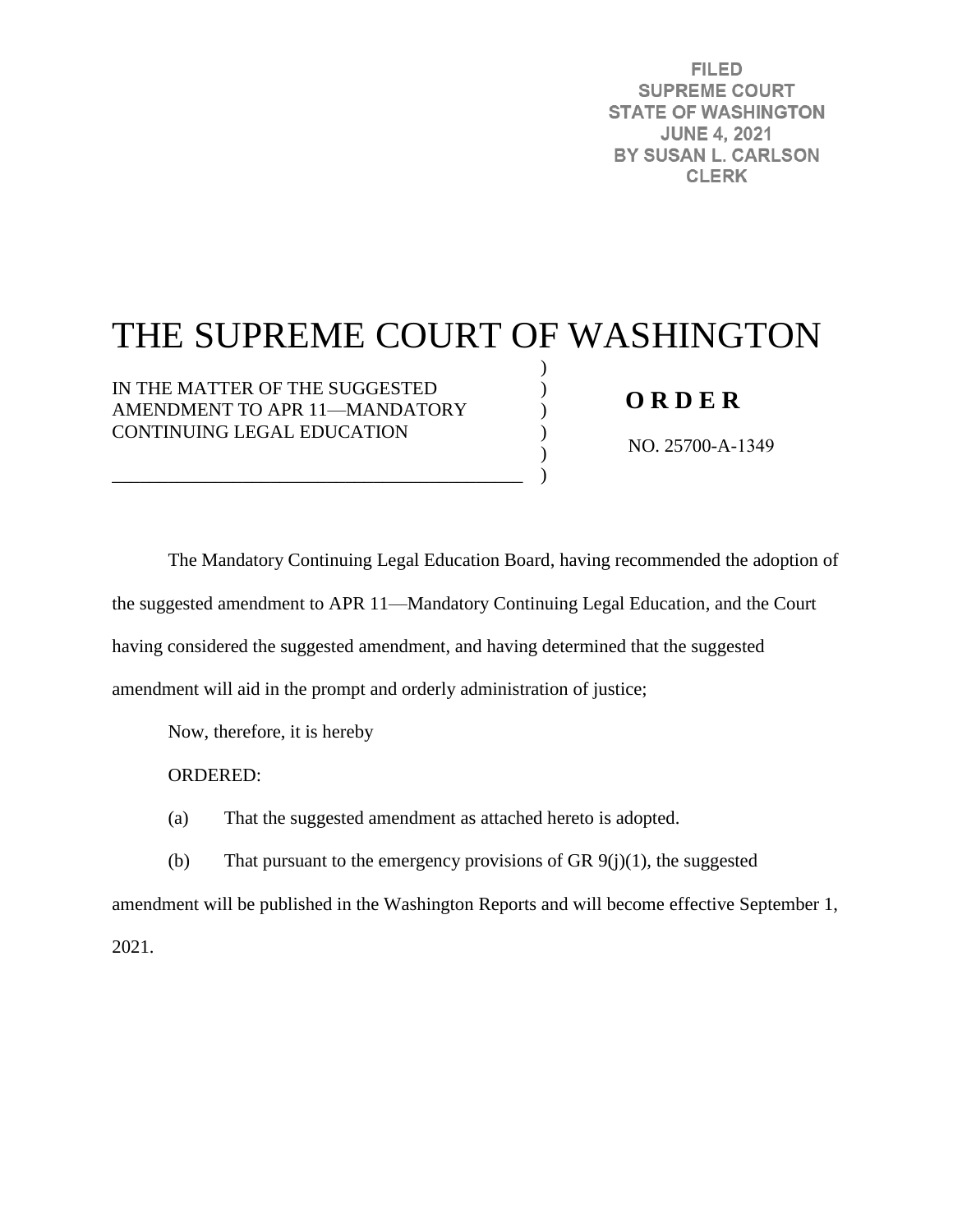## Page 2 ORDER IN THE MATTER OF THE SUGGESTED AMENDMENT TO APR 11—MANDATORY CONTINUING LEGAL EDUCATION

DATED at Olympia, Washington this 4th day of June, 2021.

González

Johnson, J

Madsen, J.

Owen Ower

Stephens, J

Gordon McCloud, J.

Montoya-L

Whitener, J.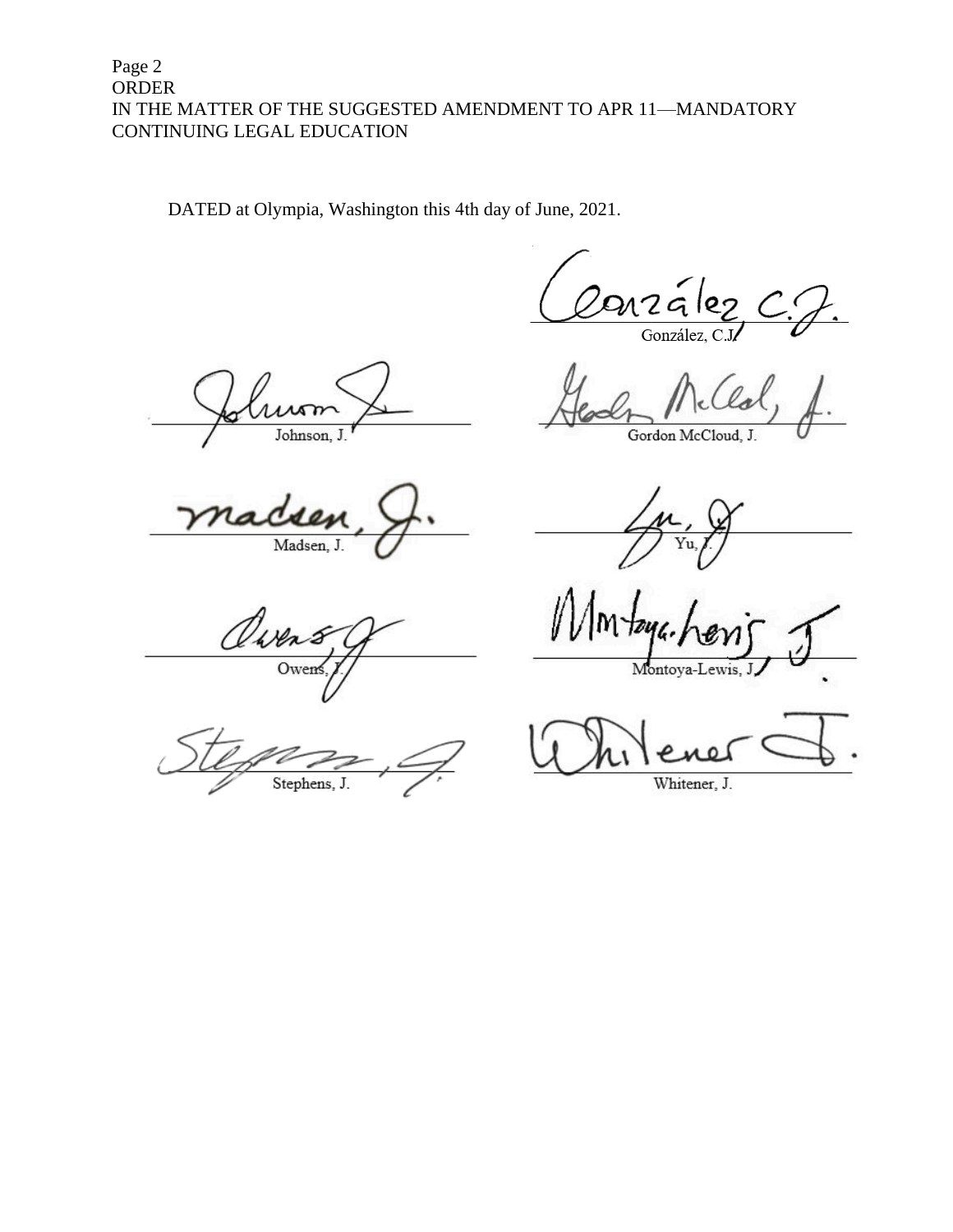## **GR 9 COVER SHEET**

## **Suggested Amendments ADMISSION AND PRACTICE RULE (APR) 11 Mandatory Continuing Legal Education**

## **Submitted by the Mandatory Continuing Legal Education Board**

#### **A. Name of Proponent:**

Mandatory Continuing Legal Education (MCLE) Board

Staff Liaison/Contact: Adelaine Shay, MCLE Manager Washington State Bar Association (WSBA)

#### **B. Spokesperson:**

Ayanna Colman Chair of MCLE Board

#### **C. Purpose:**

This suggested amendment is to ensure that licensed legal professionals in Washington State are adequately educated in order to protect the public and improve each licensed legal professional's ability to render competent and effective legal services to clients.

This suggested amendment will enable licensed legal professionals to better serve their clients by requiring that one of the required ethics credits be in the category of equity, inclusion and the mitigation of bias. The MCLE Board has identified this category as necessary to the practice of law that all lawyers, LLLTs, and LPOs should be required to be educated in this area in order to protect the public and work with clients in an ethical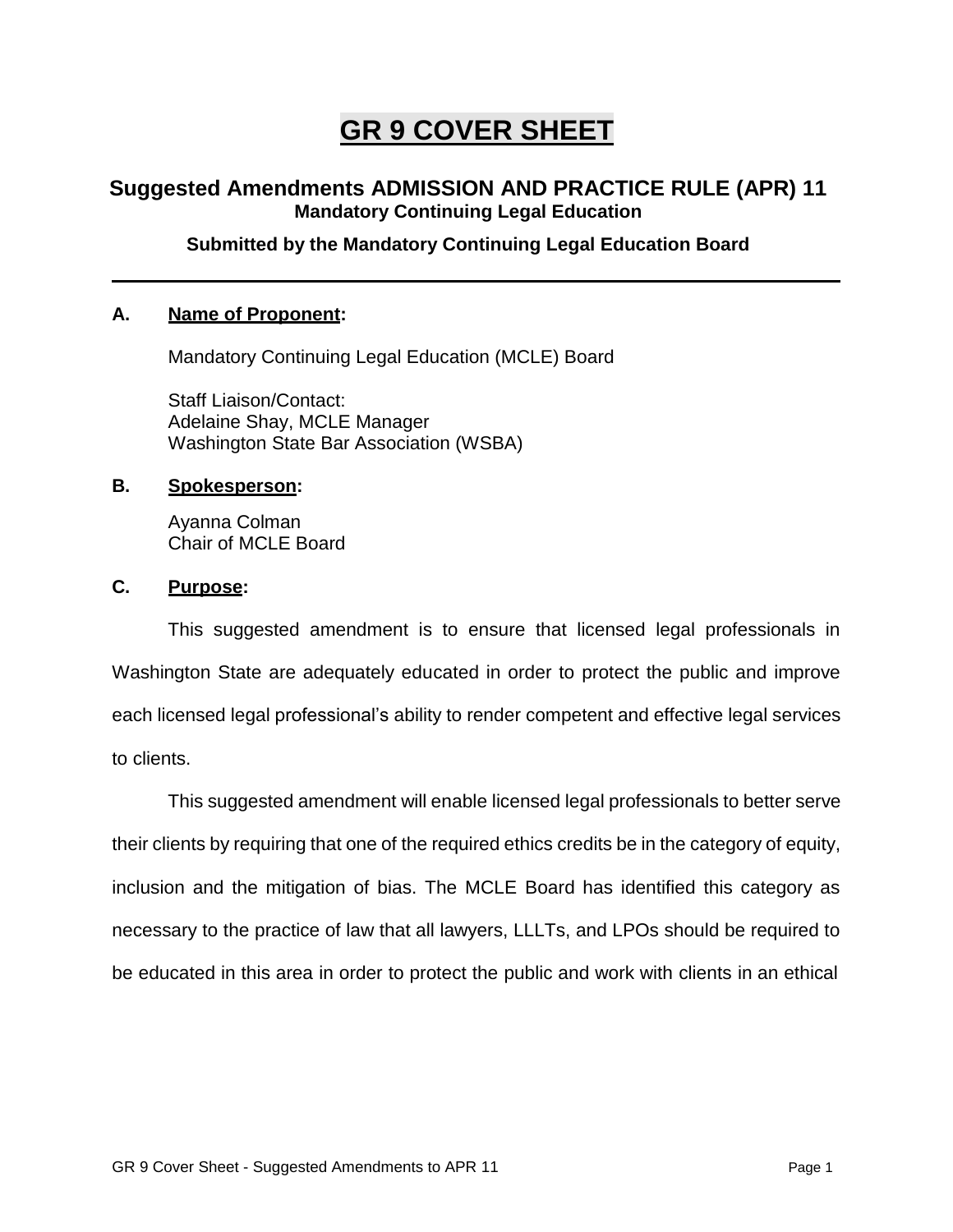manner. The suggested amendment has been discussed and reviewed at length by the MCLE Board and is designed to enhance the existing ethics requirements of legal practitioners in Washington State.

#### **Background**

Pursuant to Washington Supreme Court Admission and Practice Rule (APR) 11(d)(2)(i), Rules and Regulations, "The MCLE Board shall review and suggest amendments or make regulations to APR 11 as necessary to fulfill the purpose of MCLE … . Suggested amendments are subject to review by the Board of Governors and approval by the Supreme Court." The purpose of MCLE is "to enhance lawyers', LLLTs', and LPOs' legal services to their clients and protect the public by assisting lawyers, LLLTs, and LPOs in maintaining and developing their competence . . . " (APR 11(a)). Therefore, the MCLE Board is continuing its work to address systemic inequities, by suggesting a single, narrow amendment of the APR 11 ethics and professional responsibility requirement focused on equity, inclusion, and mitigation of bias. The need for this requirement is highlighted by increased demand for the legal profession to refresh its commitment to address systemic inequities, as recently noted by statements made by the WSBA President and the Washington Supreme Court.<sup>1</sup> The MCLE Board believes that this suggested amendment is a valuable step toward realizing the necessary change called for by our profession's leaders.

The MCLE Board previously submitted a suggested amendment of the ethics requirement to the Washington Supreme Court in 2019 that would have required additional ethics credits in three specific topics. The Supreme Court rejected that suggested amendment. This year, the MCLE Board began seeking a narrower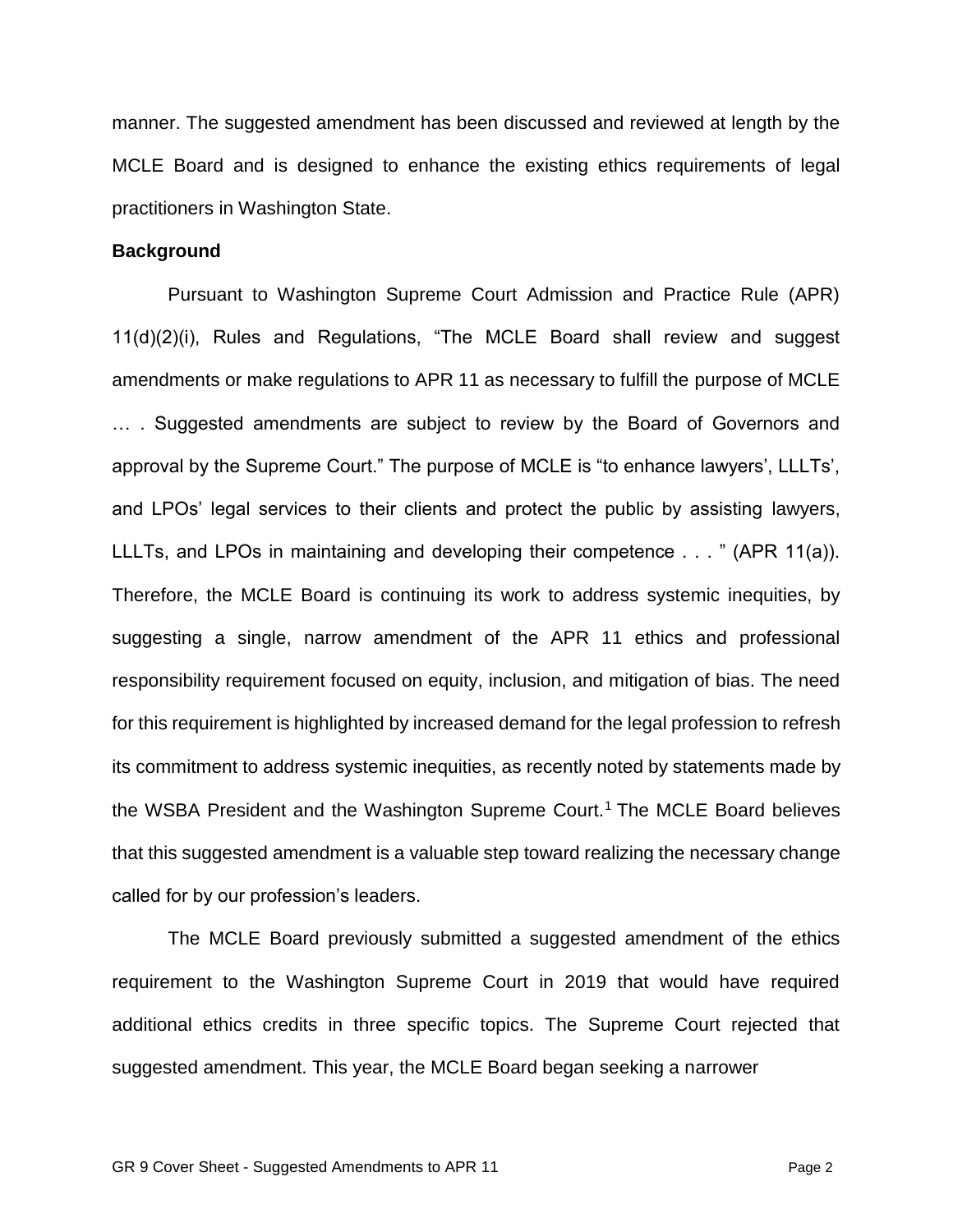amendment to the ethics requirement, addressing one topic and specifying one credit of the existing ethics requirement. The MCLE Board created an MCLE Board Rules Subcommittee, tasked with drafting a suggested amendment focused solely on the topic of diversity. This suggested amendment more closely aligns with the original proposal heard by the MCLE Board in October 2018, as presented by the WSBA Diversity Committee and Washington Women Lawyers, with the support of eight minority bar associations: the Asian Bar Association of Washington, the Cardozo Society of Washington State, Filipino Lawyers of Washington, the Pierce County Minority Bar Association, the Loren Miller Bar Association, the Latina/o Bar Association of Washington, the South Asian Bar Association of Washington, and QLaw. That proposal was to require that at least one of the six ethics credits licensed legal professionals are required to earn each reporting period be on the topic of "equity, inclusion and the mitigation of bias in the legal profession."

Based on an initial draft from the subcommittee, the MCLE Board sought feedback from the WSBA Diversity Committee, the Washington Women Lawyers and other stakeholders including Court-appointed boards, WSBA committees, local and minority bar associations, and CLE sponsors. Based on stakeholder feedback, the MCLE Board again refined the suggested amendment, and posted it for public comment.

As of October 5, 2020, the MCLE Board have received 937 written comments, and four in-person comments during a public comment session held at the MCLE Board meeting on August 7, 2020. Out of the written comments, respondents were near equally split as 'in favor' and 'not in favor', with a slight lean towards 'in favor' of the suggested amendment. Of these 937 comments, 45 identified as members of the public (non-WSBA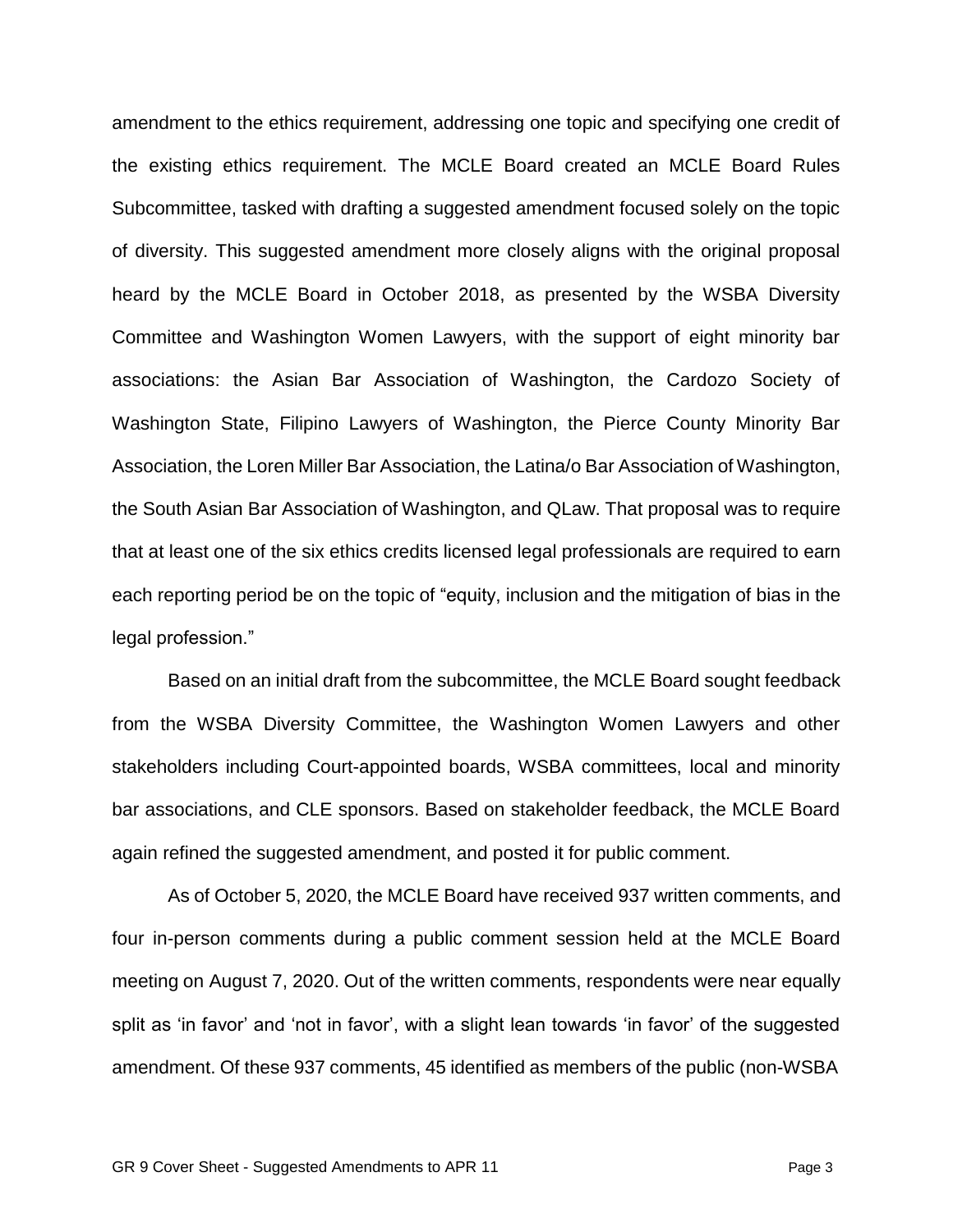members); 41 of the 45 responded as 'in favor'. Last year, the compiled feedback forthe previous suggested amendment resulted in a large majority opposed. See the attached compiled feedback regarding the current suggested amendment.

The MCLE Board reviewed and considered all written and oral feedback at its August 7, 2020 meeting. After discussing the feedback and hearing public comment, the MCLE Board voted unanimously to continue to move forward with the suggested amendment by sending it to the Board of Governors for review.

On September 18, 2020, MCLE Board member Asia Wright presented the suggested amendment to the WSBA Board of Governors for review. The Board of Governors voted to support the MCLE Board's suggested amendment. <sup>2</sup> Subsequently, at a special meeting held on September 22, 2020, the MCLE Board voted unanimously to suggest the amendment to the Court.

#### **Suggested Amendment**

The role of the MCLE Board is to suggest amendments to APR 11 that support the purpose of mandatory continuing legal education. The MCLE Board believes that the suggested amendment will not only educate Washington licensed legal professionals on the state of the law on various subjects, but also improve inter-cultural communication, improve equitable outcomes, and reduce the risk of potential liability. Further, the MCLE Board has a duty to ensure that Washington licensed legal professionals have the skills and knowledge base to effectively serve their clients, the legal system, and society as a whole. For these reasons, the MCLE Board recommends adopting the suggested amendment.

Many opponents of the suggested amendment are not in favor of mandatory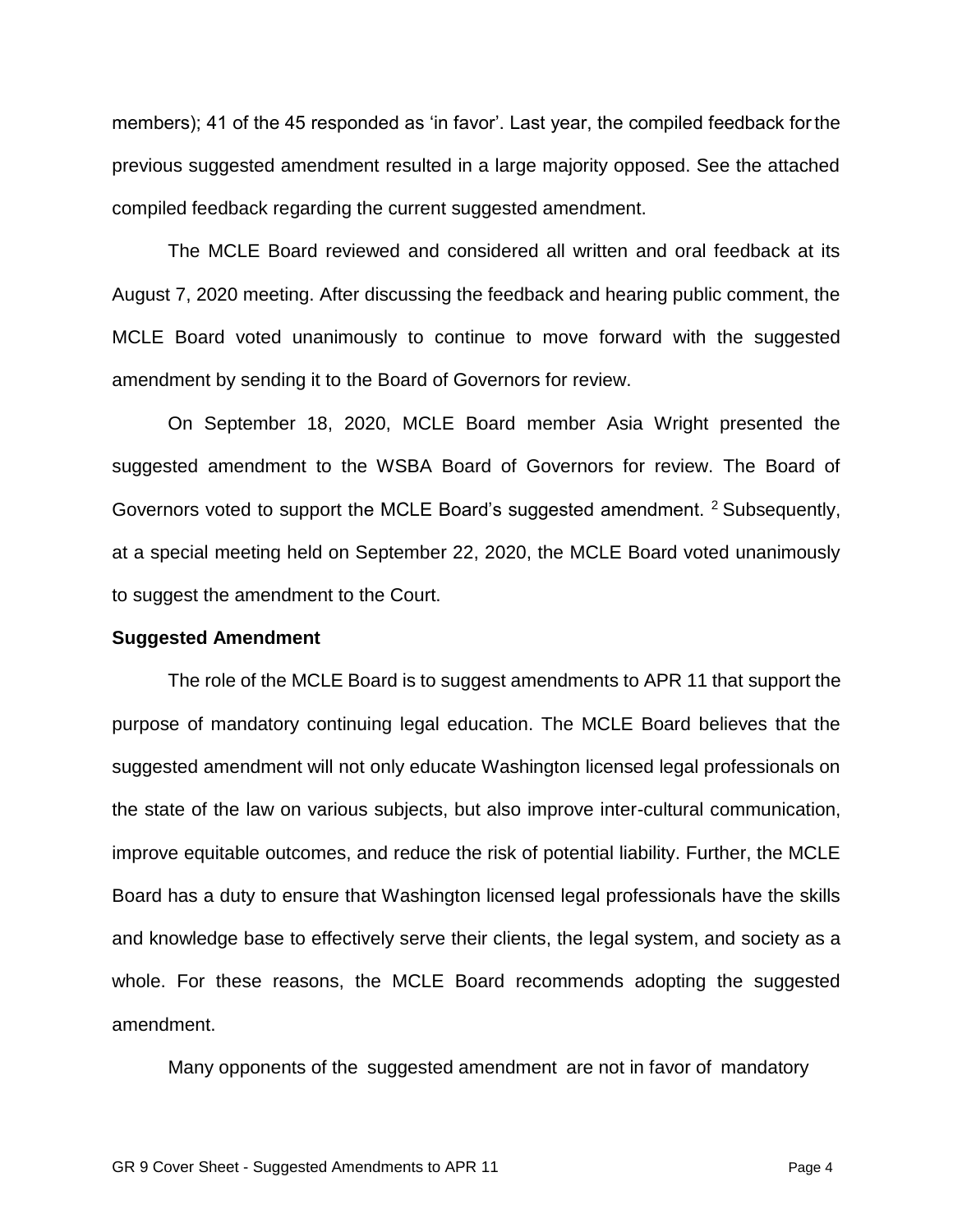requirements; however, the practice of law is not a right, but a privilege. It is a natural tendency to choose CLEs that seem directly relevant to one's practice or that sound interesting. However, a person who lacks understanding of a topic covered by the suggested amendment might be more likely to discount the value of the topic, and therefore not choose to participate in a given CLE. Accordingly, if this suggested ethics topic is not mandatory, the licensed legal professionals who might benefit most from the training may not receive it.

The suggested requirement is neither burdensome nor onerous. There are currently hundreds of both live and recorded CLE courses from around the world that cover equity, inclusion, and the mitigation of bias; nearly 200 such courses have been approved for credit in Washington in the past year alone. With the recent commitment by the WSBA Board of Governors, free ethics CLEs on the topic of equity, inclusion and the mitigation of bias in the legal profession will be made accessible both in-person and ondemand.<sup>3</sup> This eliminates any barriers to accessing the CLE, as this topic will be provided at no cost and offered in multiple formats. On September 15, 2020, the WSBA offered a free CLE, titled "Beyond the Dialogue: From Transphobia to Gender Inclusion in the Practice of Law". This CLE covered equity, inclusion and the mitigation of bias, and was attended by 1,031 licensed legal professionals.

Throughout the amendment process, the MCLE Board was guided by APR 11, which states that the purpose of MCLE is "to enhance lawyers', LLLTs', and LPOs' legal services to their clients and protect the public by assisting lawyers, LLLTs, and LPOs in maintaining and developing their competence as defined in RPC 1.1 or equivalent rule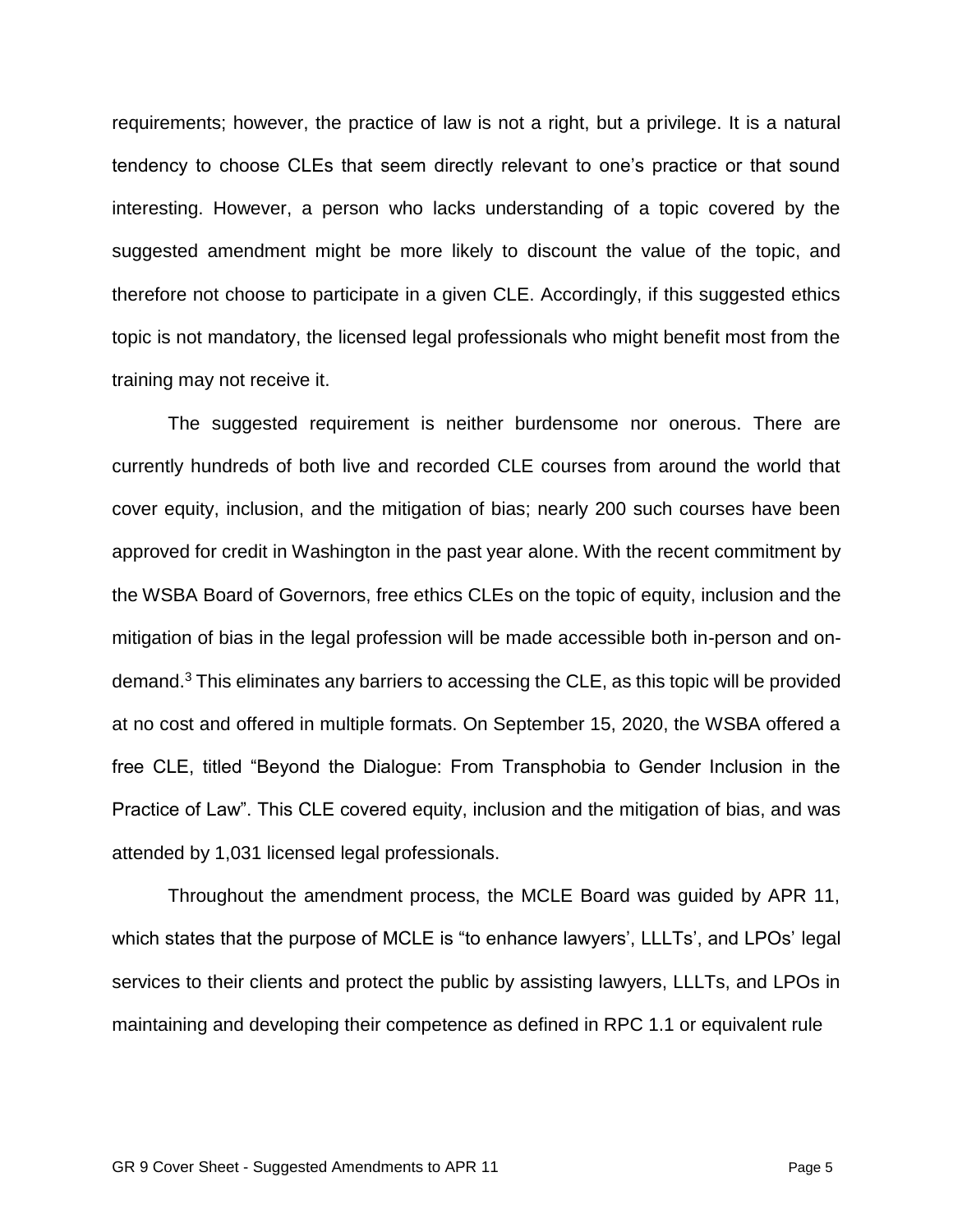for LLLTs and LPOs, fitness to practice as defined in APR 20, and character as defined in APR 20."

#### **APR 20:**

(c) Good Moral Character.

Good moral character is a record of conduct manifesting the qualities of honesty, fairness, candor trustworthiness, observance of fiduciary responsibilities, adherence to the law, and a respect for the rights of other persons and the judicial process.

(d) Fitness to Practice Law. Fitness to practice law is a record of conduct that establishes that the applicant meets the essential eligibility requirements for the practice of law.

The following describes each suggested amendment and the amendment's purpose and intended effect:

## **APR 11(c)(1)(ii)**

APR 11(c)(1)(ii) states "at least six credits must be in ethics and professional responsibility, as defined in subsection (f)(2)." The Board suggests an amendment that adds "with at least one credit in equity, inclusion, and the mitigation of both implicit and explicit bias in the legal profession and the practice of law." The amendment would require one credit per three-year reporting period in the subject of equity, inclusion, and the mitigation of both implicit and explicit bias in the legal profession and the practice of law.

This amendment would simply require that one credit of the required six ethics hours be devoted to the subject identified in the suggested amendment. The ethics requirements are a required minimum, and any credits earned above the required minimum of six ethics credits and fifteen law and legal credits can be counted towards the overall 45 credit requirement regardless of the credit category.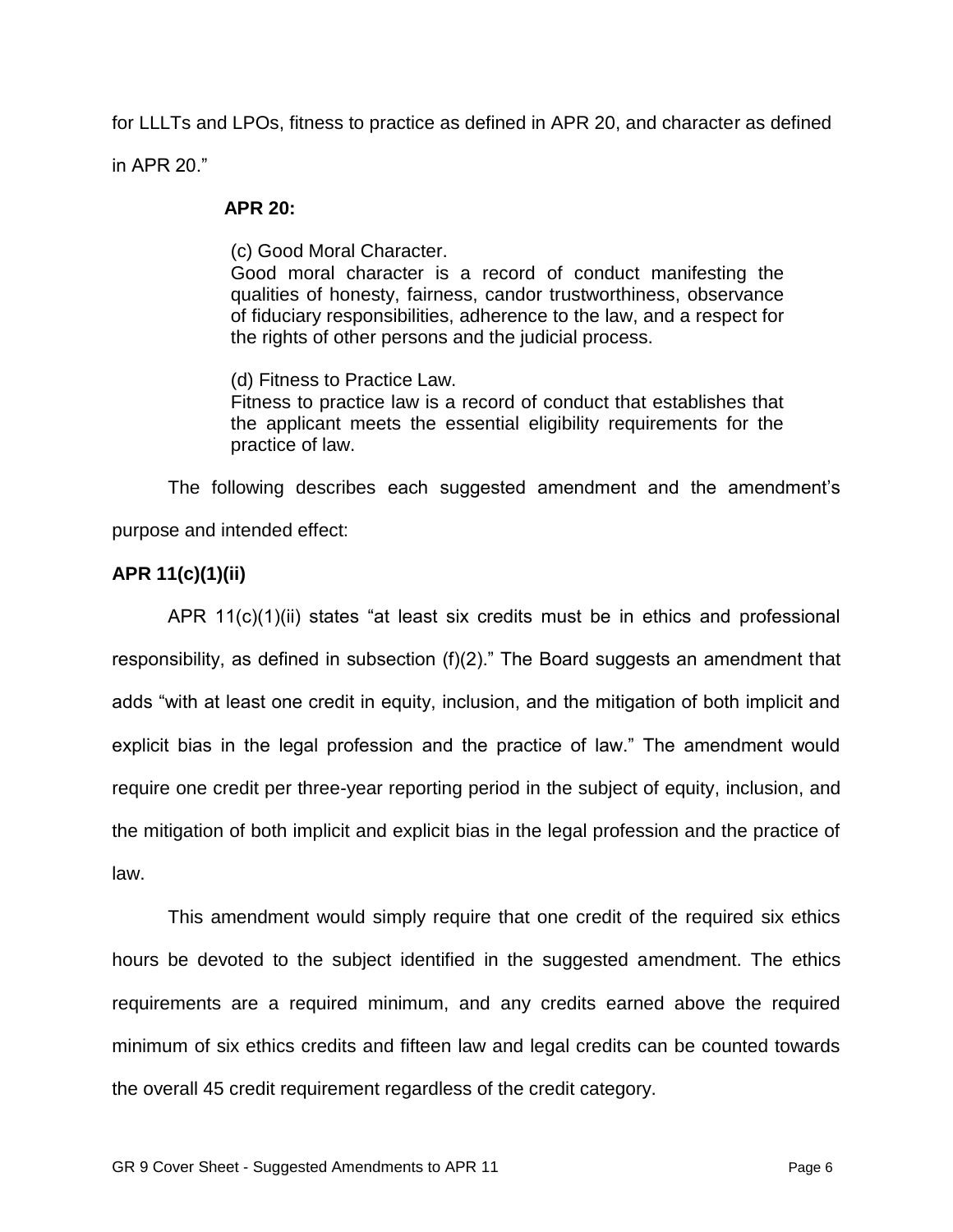The MCLE Board notes that the subject - diversity, equity and inclusion, and implicit/explicit bias<sup>4</sup> – is a core area in which modern licensed legal professionals must be fluent in order to provide legal services and representation. Furthermore, the bar has an important role to play in addressing systemic inequities in our society.

#### **APR 11(f)(2)**

The Board's suggested amendment to APR 11(f)(2)(i) strikes a phrase "including diversity and anti-bias with respect to the practice of law or the legal system, and;" this phrase would be reworded to "equity, inclusion, and the mitigation of both implicit and explicit bias in the legal profession and the practice of law." This wording replaces the wording "diversity" with "equity, inclusion, and mitigation of implicit and explicit bias" at the suggestion of the Washington Attorneys with Disabilities Association. This wording suggestion was originally made when soliciting stakeholder feedback for the previous rejected suggested amendment in 2019, which held similar language and included the term "diversity". The suggestion was supported by the Korean American Bar Association and the South Asian Bar Association of Washington. Similarly, the Middle Eastern Legal Association of Washington and the Loren Miller Bar Association advised changing the language to incorporate "unconscious bias". The MCLE Board believes the intent of that language is captured by adding "implicit" and "explicit" to the proposed amendment.

Objective data demonstrates that the population of Washington State is rapidly becoming more racially diverse.<sup>5</sup> Increasing the cultural competencies of our legal professionals will equip each of its members to better serve the public today and in the future.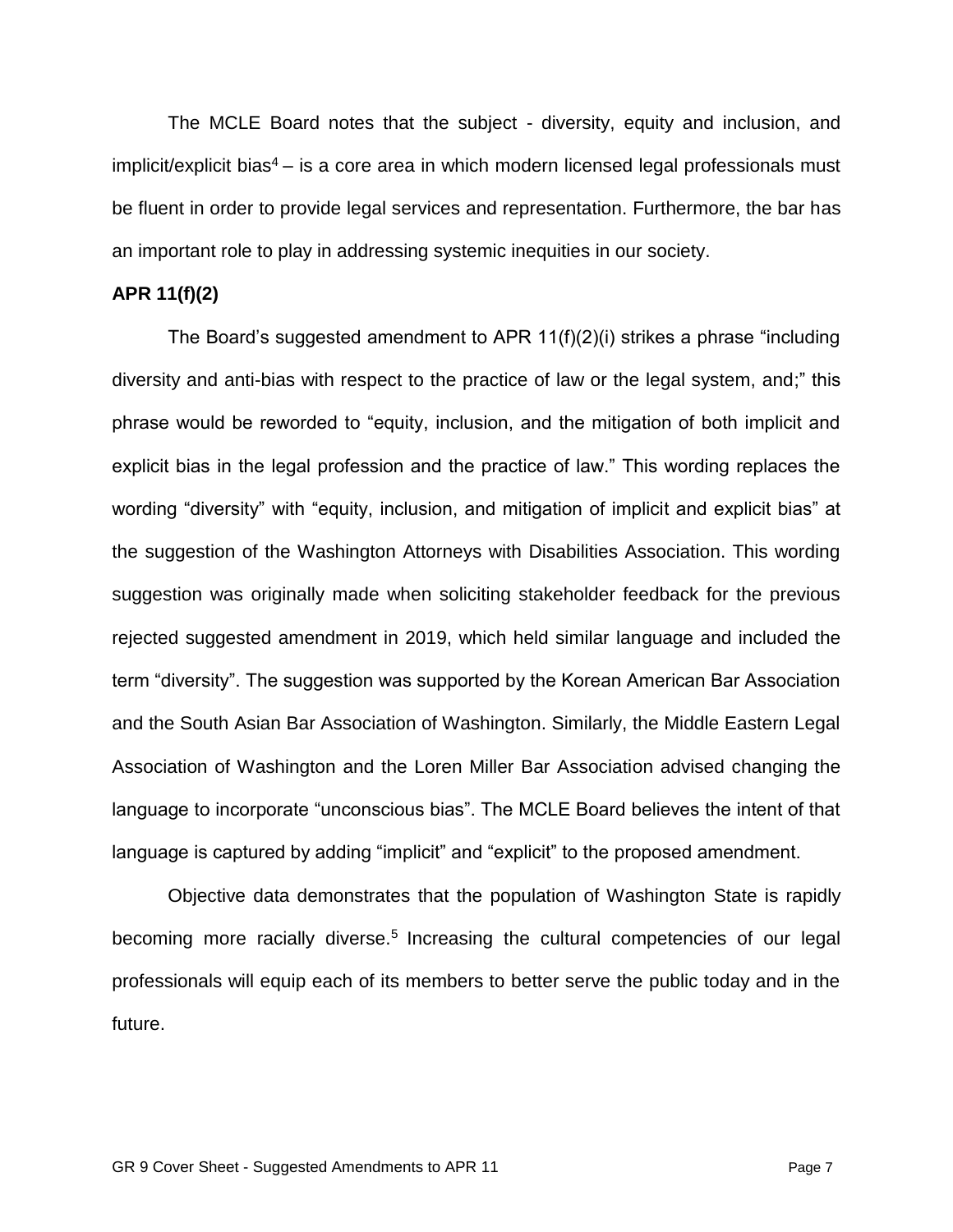Given the diversity of our community, it is important to understand the different lived experiences of others. Certain assumptions, attitudes, words, phrases and behaviors can harm others, negatively impact their mental and social well-being, and deny them their due economic wellness. Words can be confusing and change interactions if misused; they can also help persuade a judge or jury, sway negotiations, and determine how we meet our clients' needs. An individual's tone of voice, and nonverbal cues also impact how we interact with others. By understanding and identifying biases and interrupting their adverse impacts on others, the Washington licensed legal professionals can better understand their clients' needs and other points of view. It is a business imperative to understand bias. Being aware of our own bias and being sensitive to different perspectives can establish communication bridges. Through this communication, a licensed legal professional can become a credible source, build client relationships, and gain others' trust or convince another to see the other side of an argument.

No one is without some sort of bias. Recognizing our own biases, whether they be positive or negative, implicit or explicit, is a continual process. Opponents' claims that such courses would shame or target a particular group are erroneous. The equity

requirement is not about shaming a particular group; any attempts to shame are counterproductive and a detour from achieving equitable outcomes. It is about understanding how one's bias can have adverse impact on the equitable practice oflaw.

Additionally, knowing that a significant segment of our colleagues and clients face unfair treatment in the legal community, including by legal professionals, requires purposeful action. Both racial discrimination and gender bias remain prevalent issues in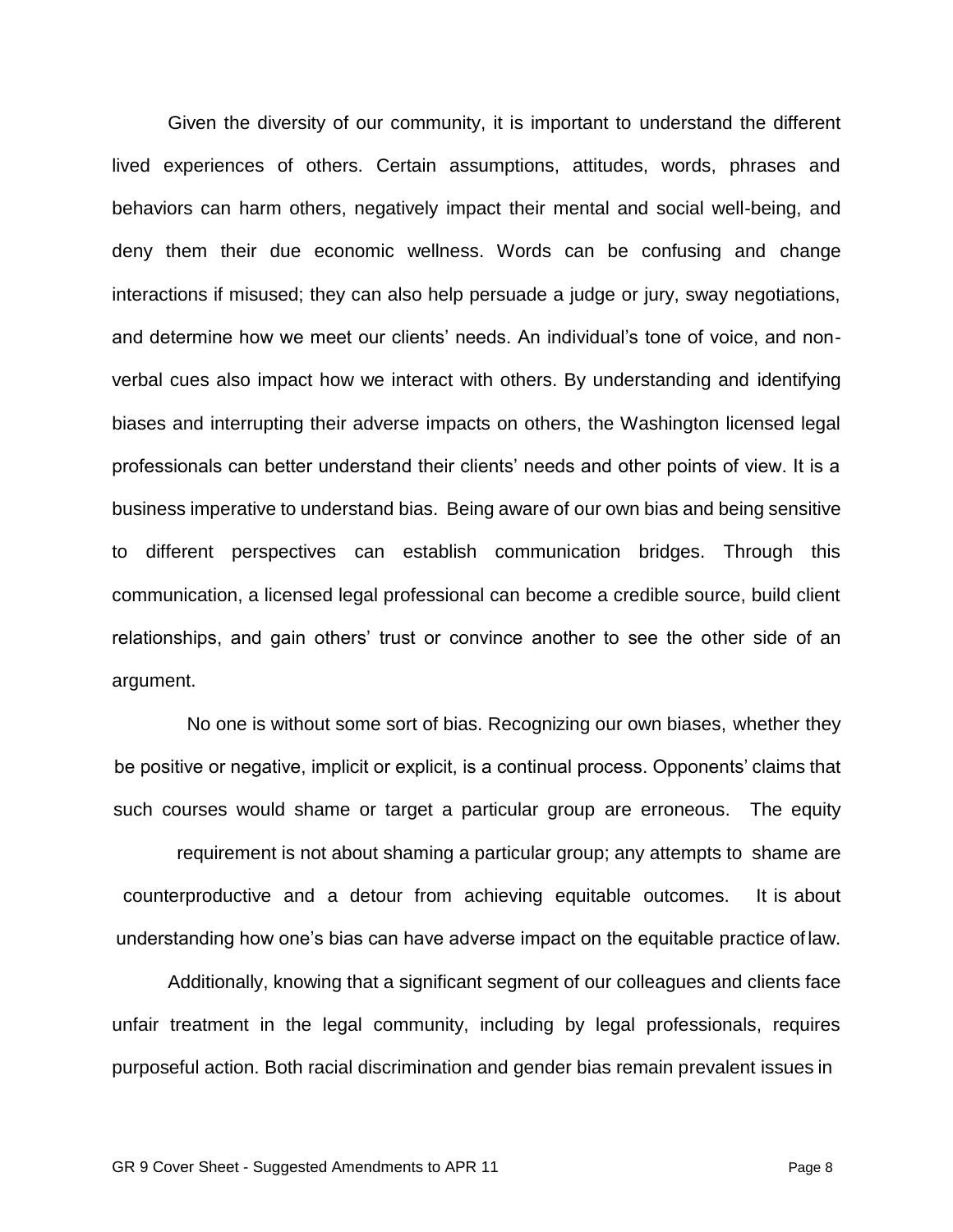the legal community. According to the National Association for Law Placement's 2018 Diversity Report, women make up nearly 42% of the profession, but only about 23% are represented at the level of partner. A similar disparity is evident with racial minorities, which comprise nearly 17% of the profession, but only 9% are represented at partner level<sup>6</sup>. Mandatory training in this area is both proper and necessary.

The original report and recommendation of the WSBA Diversity Committee and Washington Women Lawyers (with the support of multiple minority bar associations) demonstrates the need for education within the profession across all categories of Washington licensed legal professionals (private practitioners, government lawyers, professors and instructors, judges, regulators, in house counsel, LLLTs, LPOs etc.), to raise the awareness and sensitivity of Washington lawyers to diversity issues, and particularly with respect to equity, inclusion, and both implicit and explicit biases. <sup>7</sup> Our role as licensed legal professionals should be to work to eliminate our own biases, and to have a positive effect on both the profession and Washington generally. Intuitively, this is an idea whose time has more than come.

Promoting equity and inclusion drives better business outcomes. Having individuals that think differently, by virtue of their distinct backgrounds and experiences, encourages creative thinking and innovation. This is particularly important amongst decision-makers. Conversely, failing to include diverse perspectives can result in a failure to take useful risks and ultimately lead to stagnation. The business sector as a whole has recognized this reality, with many major employers in this state and elsewhere investing in diversity even when not required by law. The legal profession needs to catch up in this regard.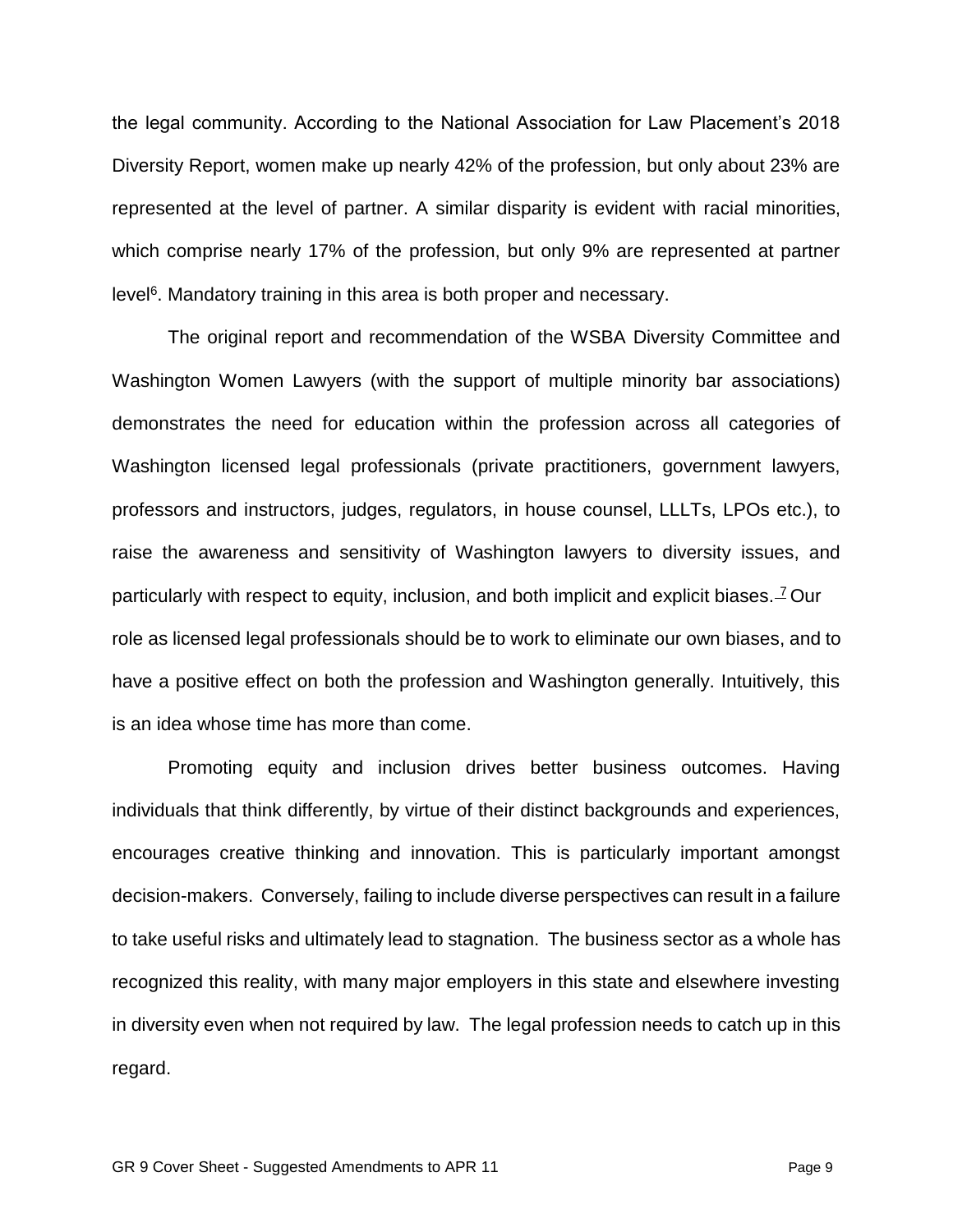Addressing issues of equity and inclusion is not political move, but a practical one. It is an undeniable fact that certain communities – such as people of color, those with disabilities, and those with non-majority religions, to name just a few – do not have and have not had the same opportunities as others who have not been marginalized.

Members of the MCLE Board talked to citizens of Washington State, who are not licensed to practice law, about this proposal. Board members heard consistently that this proposal is necessary to ensure appropriate treatment and consideration of the various issues and concerns the general public faces, no matter who is in office, or running local, state, and national government.

Promoting equity and inclusion is appropriate for the Bar. The regulatory objectives outlined in General Rule 12.1 specifically address the topic of diversity and inclusion.

## o **GR 12.1:**

Legal services providers must be regulated in the public interest. In regulating the practice of law in Washington, the Washington Supreme Court's objectives include:

… (j) diversity and inclusion among legal services providers and freedom from discrimination for those receiving legal services and in the justice system.

In addition, the authorized activities of the Washington State Bar Association found in General Rule 12.2(a)(6) further emphasize this objective:

#### o **GR 12.2(a):**

- (a) **Purposes: In General.** In general, the Washington State Bar Association strives to:
	- (6) Promote diversity and equality in the courts and the legal profession.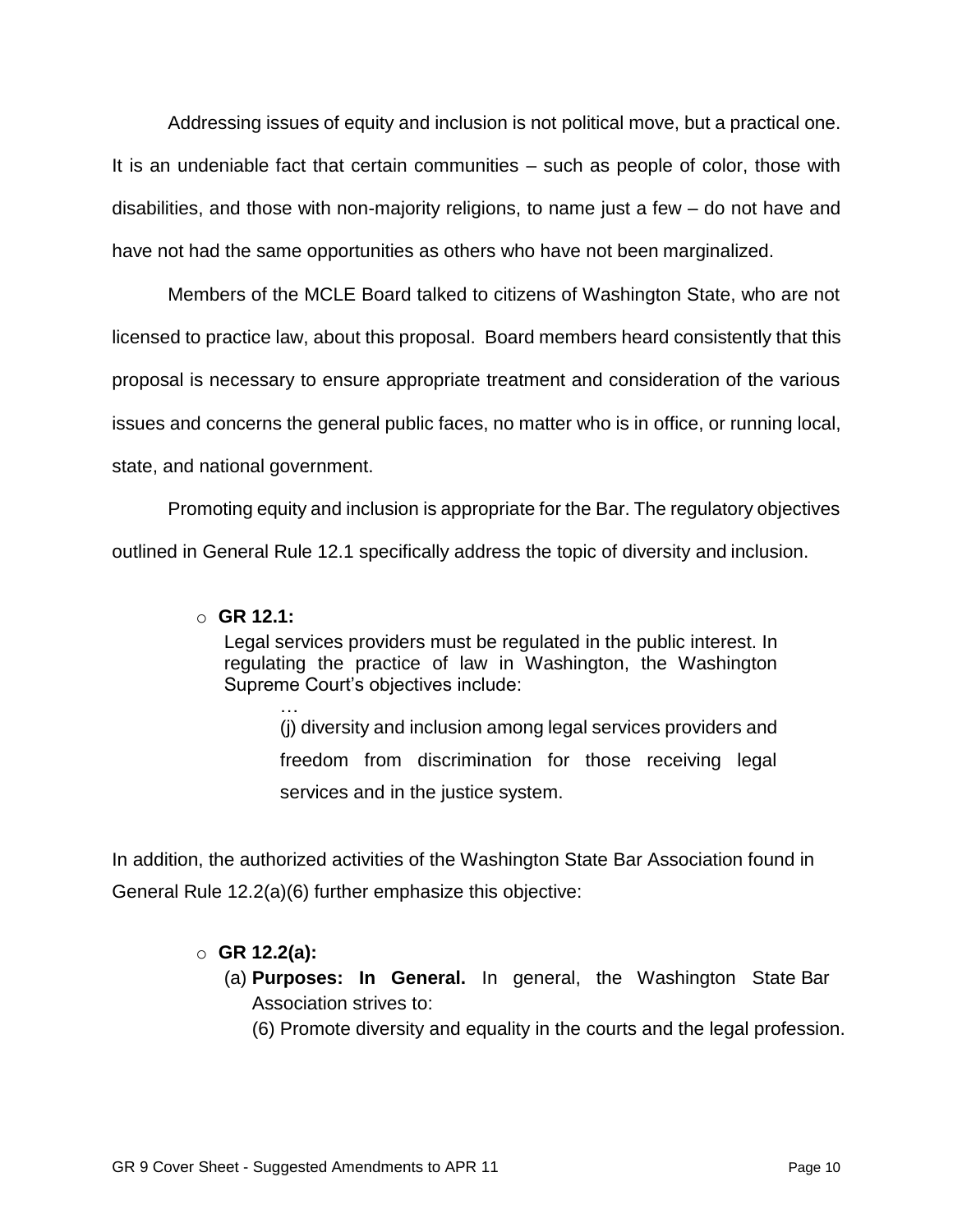It is therefore both appropriate and beneficial for the Washington Supreme Court to mandate training to help licensed legal professionals gain awareness and understanding of these issues. While it is true that training does not guarantee equitable and inclusive outcomes, training does result in an increased understanding of various topics, especially in a legal context where rules and regulations change constantly. For example, discussion around visible and invisible disabilities allows us, as legal professionals, to better identify legal concerns facing these communities. If we fail to take action while the rest of society engages in this conversation, we risk providing inadequate counsel to our clients as well as the community at large. Given our position in society as rule makers and legal deciders, we cannot afford to sit back and react only when a lawsuit or other grievance takes place.

#### **Conclusion**

Washington has an opportunity to take the lead by adopting a requirement that training in all the category of equity, inclusion, and the elimination of bias become mandatory. Education in equity and inclusion is already required in multiple states (eight in total), with more states following their lead. To recognize the importance in this category of continuing legal education and to require it is to identify Washington as a leader in its approach to MCLE.

The MCLE Board recommends that this suggested amendment become effective on September 1, 2022, and that the first group of licensed legal professionals who will be required to report this one ethics credit on this subject be those who are in the 2023-2025 MCLE reporting period. This will allow time for WSBA staff to develop tracking mechanisms in the MCLE database and to notify both licensed legal professionals and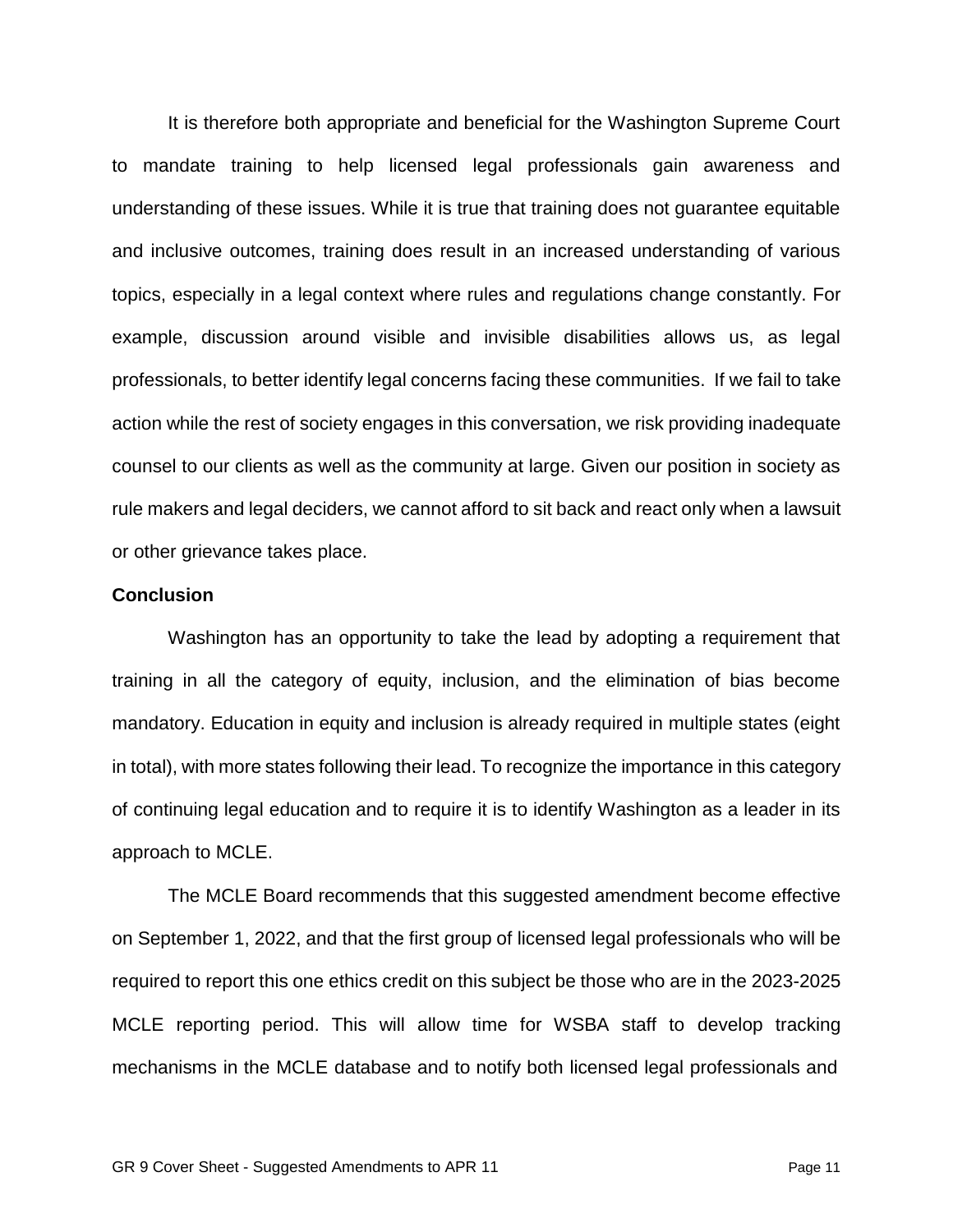CLE sponsors of the new requirement. In addition, an effective date of September prior to the start of the 2023-2025 reporting period allows the Bar's MCLE staff to accredit courses taking place in 2023 according to the new requirements.

**D. Hearing:** Because of the outreach conducted and input previously received by the

MCLE Board, a hearing is not requested.

## **E. Expedited Consideration:** Expedited consideration is not requested.

**F.** Supporting Material: In addition to the submission of the suggested amendment

to APR 11, attached is a letter of support from the WSBA Board of Governors, and the

collected public comments on the suggested amendment. The initial MCLE Board report

and recommendation may be viewed online.<sup>8</sup>

 $1$  The June  $3^{rd}$ , 2020 statement from the WSBA President may be viewed here:

https:/[/www.wsba.org/docs/default-source/about-wsba/governance/civil-unrest.pdf?sfvrsn=1b7809f1 6;](http://www.wsba.org/docs/default-source/about-wsba/governance/civil-unrest.pdf?sfvrsn=1b7809f16%3B) the June 4<sup>th</sup> 2020 open letter from the Washington Supreme Court may be viewed here: <http://www.courts.wa.gov/content/publicUpload/Supreme%20Court%20News/Judiciary%20Legal%20Co> mmunity%20SIGNED%20060420.pdf

<sup>2</sup>WSBA Board of Governors Meeting on September 2020. Video of Review and Comments Re Mandatory Continuing Legal Education (MCLE Board) Suggested Amendment to APR 11 Ethics Requirement: <http://link.videoplatform.limelight.com/media/?channelListId=34d9718a114a453fa4067f9dad13df94&width> =960&height=360&playerForm=WidescreenTabbedPlayer

<sup>&</sup>lt;sup>3</sup> On September 27, 2019, the WSBA Board of Governors passed a motion (7-5 vote) directing WSBA CLE to offer free CLEs one credit in each of the following subjects each year: 1) equity, inclusion and the mitigation of bias, 2) mental health, addiction, and stress, and 3) technology education focusing on digital security The CLEs will be offered in-person and on-demand for free. The Board of Governors confirmed their commitment to offer the equity, inclusion, and mitigation of bias training for free at their September 2020 meeting. The first of the free WSBA CLEs, titled "Ethics Booster", took place on July 21, 2020. This CLE covered the topics of mental health, addiction and stress, and digital security. It was attended by 2,379 licensed legal professionals.

<sup>&</sup>lt;sup>4</sup> The MCLE Board references the glossary (provided by the WSBA Equity and Justice team) in Just Lead Washington's REJI Equity Organizational Toolkit: 'Diversity', 'Equity', 'Inclusion' and 'Bias'. The glossary is found on pages 107-113 of the toolkit, and may be accessed here: https://justleadwa.org/wpcontent/uploads/2019/08/REJI-Organizational-Toolkit Full-1.pdf

<sup>5</sup> Projections of the state population by age, sex, race and Hispanic origin: https://ofm.wa.gov/washingtondata-research/population-demographics/population-forecasts-and-projections/projections-statepopulation-age-sex-race-and-hispanic-origin

 $6$  Nat'l Ass'n for Law Placement, 2018 Report on Diversity in U.S. Law Firms 9 (Jan. 2019) https:/[/www.nalp.org/uploads/2018NALPReportonDiversityinUSLawFirms FINAL.pdf](http://www.nalp.org/uploads/2018NALPReportonDiversityinUSLawFirmsFINAL.pdf) the

<sup>7</sup>State of Science "Implicit Bias Review" from The Ohio State University Kirwan Institute for Study of Race and Ethnicity:<http://kirwaninstitute.osu.edu/wp-content/uploads/2017/11/2017-SOTS-final-draft-02.pdf>

<sup>&</sup>lt;sup>8</sup> The MCLE Board report and recommendation may be viewed here: https:/[/www.wsba.org/docs/default-](http://www.wsba.org/docs/default-)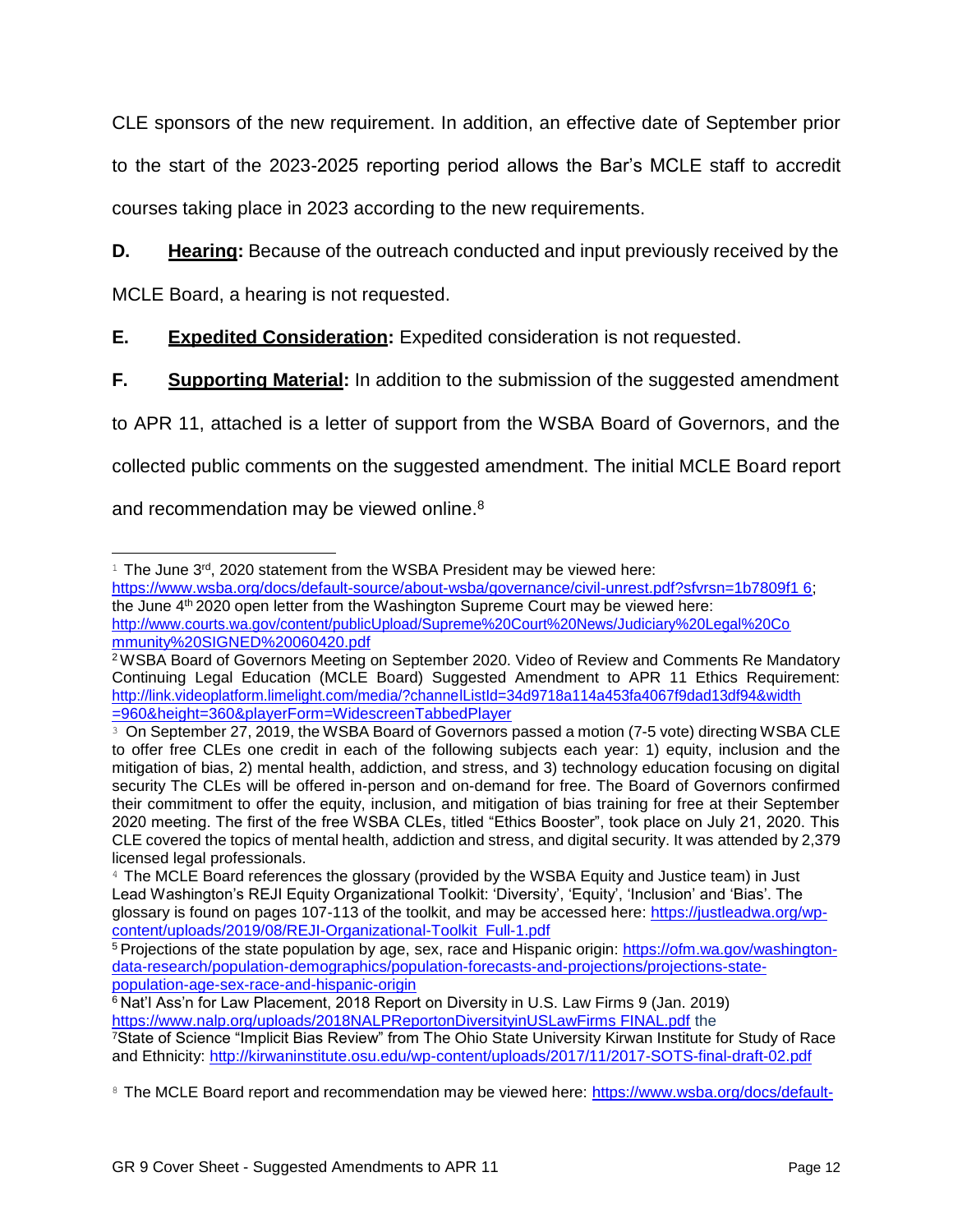source/legal-community/committees/mcle-board/mcle-board-report-andrecommendation.pdf?sfvrsn=52e008f1 4